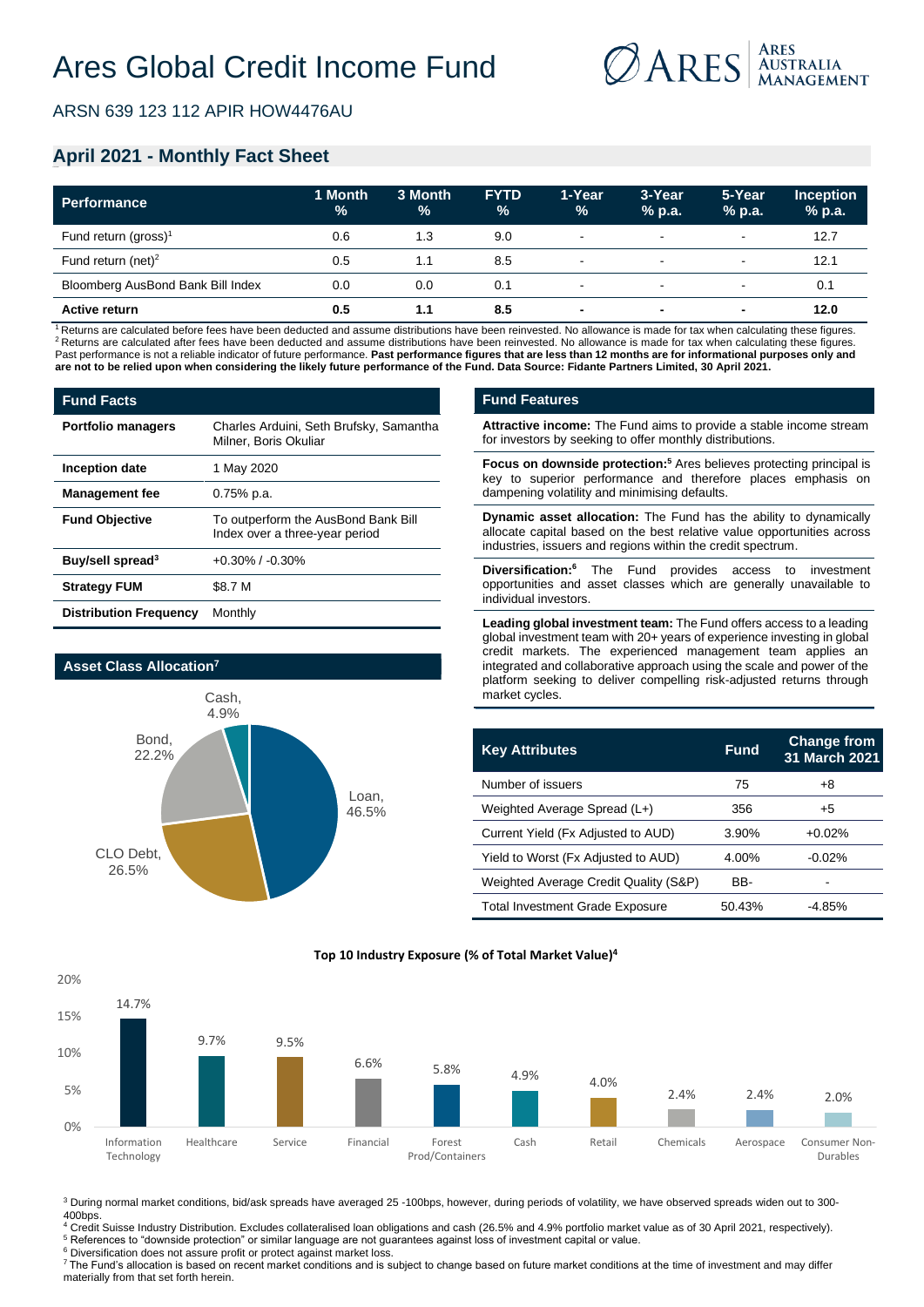# $\n *Q*ARES  $^{ARES}_{MANAGEMENT}$$

### **Market Commentary**

Positive momentum across global capital markets continued in April, driven by an increase in vaccination rates, declining COVID-19 cases, strong company earnings and accommodative monetary and fiscal support. Despite mixed economic data and a disappointing jobs report, U.S. equities outperformed credit with S&P 500 returns of 5.34%<sup>(1)</sup>. Meanwhile, spreads in U.S. leveraged credit continued to tighten into month-end and lower quality paper, along with more cyclical segments, drove returns.

U.S. high yield bonds returned 1.10%<sup>(2)</sup> in April as spreads ended the month near their trailing 12-month tights against the backdrop of strengthening technicals, robust earnings growth, positive ratings momentum, and easing pressure on duration. Single-B rated bonds outperformed both higher and lower rated cohorts for the first time in five months; however, year-to-date, market performance is still led by the lower rated segment of the bond market<sup>(3)</sup>. From a demand perspective, retail inflows for the asset class resurfaced for the first time in 2021 during April as the 10- Year U.S. Treasury yield stabilized. Meanwhile, the record pace of issuance in the high yield market extended into April, as gross issuance totaled  $$49.4$  billion<sup>(3)</sup>, including a significant increase in non-refinancing related activity.

The U.S. leveraged loan market resumed its rally in April after hitting a pause in March and returned 0.51%<sup>(4)</sup> amid investor appetite for risk assets, ongoing retail inflows and record CLO origination. On the back of a shifting interest rate environment, robust demand for lower quality, lower duration assets continued to provide a supportive technical backdrop for the asset class. Notably, U.S. loan funds reported their fifth consecutive monthly inflow. Year-to-date, inflows totaled \$18.1 billion, following \$27.0 billion of outflows in 2020<sup>(3)</sup>. Meanwhile, robust LBO activity dominated the primary market, and as a result, net loan supply totaled \$45 billion in April, the second highest volume for U.S. loans in the last decade<sup>(3)</sup>.

Similarly, U.S. CLOs delivered strong returns in April, with all ratings tranches experiencing positive gains amid falling CLO debt costs and a steady stream of new loan issuance<sup>(5)</sup>. Significant liability spread tightening and M&A activity continues to fuel momentum in the new issue market. Specifically, total CLO issuance for the year-to-date period, including refinancings and resets, totalled \$191.9 billion<sup>(6)</sup>.

Meanwhile, U.S. investment grade bonds rallied alongside the broader credit markets, returning 0.79%(7) in April amid a decline in supply and stabilization of interest rates. Specifically, investment grade gross issuance totalled \$109 billion in April, down from the heavy supply of \$196 billion in March<sup>(3)</sup>.

In Europe, many of the supportive themes that have prevailed throughout this year remain firmly in place, with European high yield bonds and leveraged loans returning 0.67% $^{(8)}$  and 0.43% $^{(9)}$ , in April, respectively. Economic data continues to show improvement, the European Central Bank's quantitative easing program has been operating at an accelerated pace, vaccine programs have ramped up across the region and governments have outlined a pathway to lift lockdown measures and reopen sectors such as hospitality and travel.

## **Market Outlook**

Global credit markets have been resilient through the initial days of May despite negative macro headlines, including a weaker than expected jobs report, expectations of increasing inflation, the Paycheck Protection Program running out of money and the impending House and Senate discussions around Biden's \$4 trillion economic agenda funded by taxes on the rich. The U.S. April jobs report showed that the pace of hiring actually slowed and the unemployment rate rose slightly for the first time in a year, signaling that the economic reopening and recovery may not be linear.

The markets have largely shrugged off these negative factors and have continued to grind tighter with positive technicals supporting the market, including a moderating forward new issue supply outlook and strong investor demand for higher yielding products. We also expect to see continued low default rates and attractive valuations over the coming months. Overall, we believe these factors underscore the importance of active management and make the case for an allocation to leveraged credit. In the near-term, we expect to actively trade and reposition our portfolios, taking advantage of any bouts of volatility with a keen focus on mistake avoidance. As an experienced, cycle-tested manager, we believe we are well positioned to utilize our experience and platform to seek to generate attractive riskadjusted returns.

### **Fund Commentary**

The Ares Global Credit Income Fund ("the Fund") delivered positive returns in April, benefitting from the continued broad risk rally in credit. All of the Fund's underlying asset categories were positive contributors to performance, with the primary driver of performance being its exposure to high yield bonds, which benefited from a supportive technical environment. High yield spreads tightened during the month due to continued economic growth, falling defaults rates, and significant wave of rating upgrades. Specifically, performance was driven by the Double-B and Single-B cohorts within the high yield allocation, as lower quality paper outperformed amid increased appetite for risk. Specific to the Structured Credit allocation, the Fund's CLO Debt exposure was accretive to performance, as robust demand for securitized floating-rate credit pushed CLO prices higher in April. In terms of portfolio positioning, we took profits on certain of our IG CLO debt investments and rotated into Single-B bonds and loans while selectively adding discounted Double-B loans. Within the bond allocation, we remain focused on credits with spreadtightening potential via upward credit migration as we expect the re-opening trade to drive rates upwards. Within the portfolio's loan allocation, we continue to rotate into new issue, call protected loans with LIBOR floors. From a sector perspective, we remain overweight core positions in defensive sectors, while selectively adding exposure in industries that we expect to benefit from a broader recovery in economic activity.

Despite near-term uncertainties associated with variant COVID virus strains and rising infection rates in certain areas of the world, we expect the continued reopening of global economies to benefit companies in both COVID-impacted sectors and more defensive sectors. We anticipate that Q2 and Q3'2021 earnings are likely to reflect strong, post-pandemic growth, but the magnitude of growth is expected to ease as conditions normalize. The default environment continues to improve, with expected defaults decreasing from 3.5% to 2.0% since the beginning of the year for both the high yield and leveraged loan asset classes. While the fundamental picture continues to improve, we note potential corporate headwinds are at play including concerns surrounding the increase in "zombie credits" amid new debt loads, elevated valuations and aggressive sponsors with weak credit agreements. From a macroeconomic perspective, we're closely monitoring interest rate volatility, elevated wage inflation, and increasing geopolitical tensions. Overall, we believe credit selection and active portfolio management will continue to be paramount in 2021. Therefore, we believe the Ares Global Credit Income Fund is well-positioned to deliver attractive returns due to our disciplined investment process rooted in fundamental credit selection, relative value analysis, and rigorous risk management.

As of 30 April 2021. Sources: (1) S&P 500. (2) ICE BofA US High Yield Index "H0A0". (3) JPM. (4) Credit Suisse Leveraged Loan Index "CSLLI". (5) CLOIE. (6) LCD. (7) Bloomberg Barclays U.S. Aggregate Bond Index. (8) ICE BofA European Currency High Yield Constrained Index Hedged to EUR. (9) Credit Suisse Western European Leveraged Loan Index Hedged to EUR.